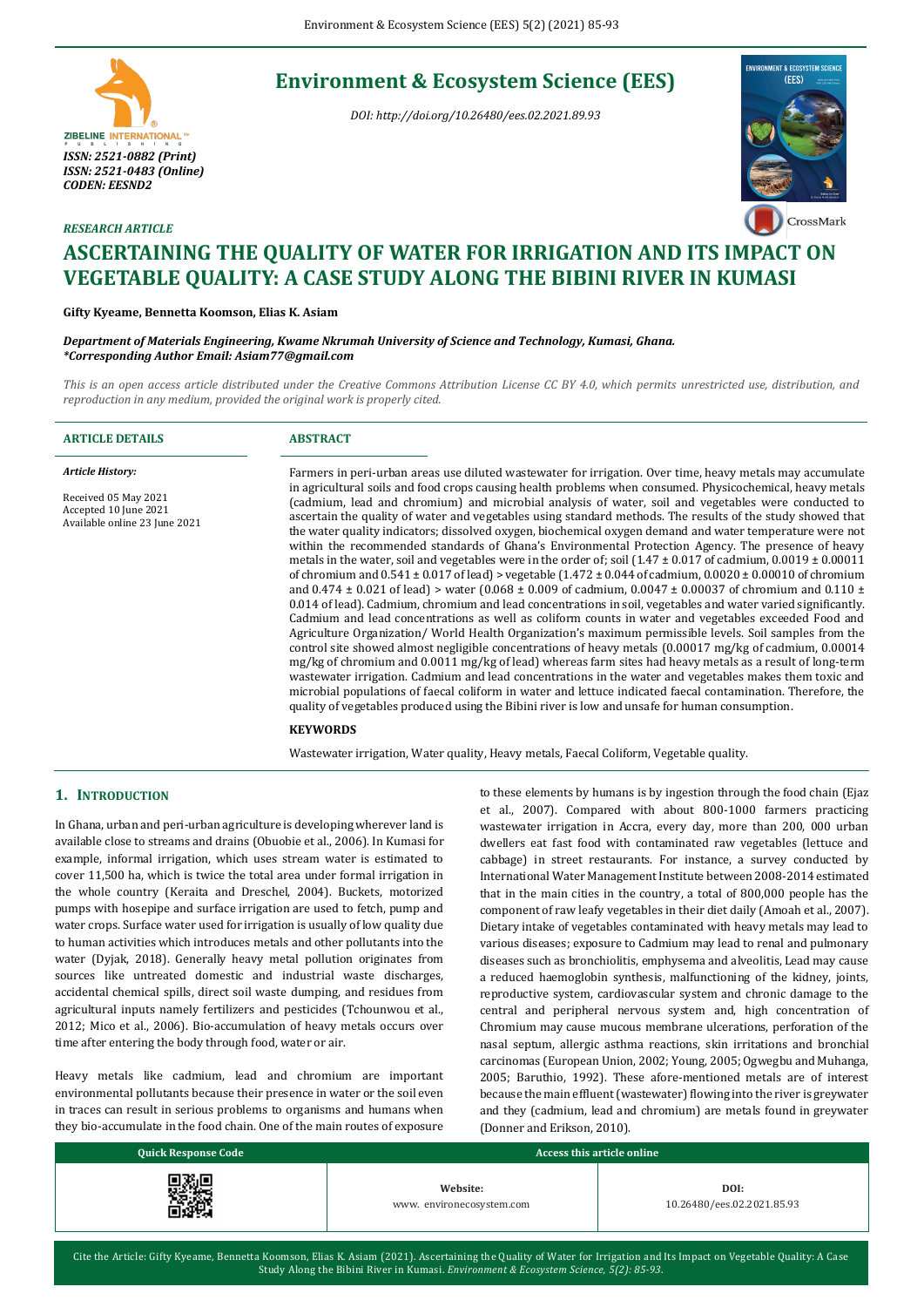The extent of contamination depends on several factors including the quality of water used for irrigation. Water quality parameters like pH, temperature and dissolved oxygen affects the availability and solubility of micronutrients or metals for crops consumption (British Columbia Ministry of Environment et al., 1998). Vegetables accumulate heavy metals in their edible and non-edible parts. Although some heavy metals act as micro-nutrients at lower concentrations, they become toxic at higher concentrations. Health risks due to heavy metal contamination have been widely reported (Eriyamremu et al., 2005; Muchuweti et al., 2006). The major contaminants in wastewater also include microbial organisms which severely affect the health of humans as well as the environment (Davies, 2005). In wastewater, the presence of organic matter promotes the breeding of most pathogenic organisms (like bacteria, fungi, viruses and protozoa) which cause a number of water-borne diseases (Jegatheesan et al., 2008).

Majority of pathogenic water-borne microbes responsible for human diseases are from faecal wastes (Kris, 2007). These diseases include typhoid fever, cholera, salmonellosis and hepatitis A. Over the past years, a vibrant vegetable farming where diluted wastewater is used for irrigation has been observed along the Bibini river which passes through KNUST. The lettuce produced is purchased by fast food vendors who use the lettuce in its raw state as salad. This makes it difficult to get rid of faecal coliforms as aside cooking, washing is not a reliable way to remove faecal coliform. Also, heavy metals biomagnify and bioaccumulate on entry into the food chain causing detrimental health effects. This study is aimed at ascertaining the quality of the water used for irrigation and its impact on vegetable quality.

#### **2. MATERIALS AND METHODS**

## **2.1 Study area**



**Figure 1:** A map of KNUST showing Bibini river

The study was conducted at KNUST which is in the Kumasi Metropolis of Ghana. The Bibini river shown in Figure 1 is found within KNUST and is

a tributary of Wiwi river. Bibini river receives effluent from a drain whose surrounding environs consists of a petroleum filling station, cars washing bay, gymnasium, hair salons, greywater drains from adjoining hostels as well as drains from some KNUST engineering laboratories. The focus of the study was on lettuce farms found directly along the Bibini river whose irrigation source is the river and this was because lettuce was the common vegetable on all the farms. The produce (lettuce) from farms along the Bibini river is usually purchased by market women from Kumasi and sometimes Accra in bulk for retail to food vendors, restaurants and also, to other vegetable sellers who buy them in small quantities.

# **2.2 Water**

The dissolved oxygen concentration and water temperature were measured directly in the river from the entry point of the drain into the farm then at every 50 m interval afterwards. Water samples were collected at every point of measurement and taken to the laboratory in sterilized plastic bottles with labels, placed in an ice chest and transported to the laboratory for preparation and analysis using American Public Health Association standard methods (America Public Health Association, 2017). The pH and total dissolved solids were measured within 24 hours and the biochemical oxygen demand obtained after 5 days. This was done once monthly between October, 2019 to December, 2019. A volume of 50 ml of water was acidified with a tri acid mixture of volume 10 ml comprising nitric acid (HNO<sub>3</sub>), sulphuric acid (H<sub>2</sub>SO<sub>4</sub>) and percloric acid (HClO<sub>4</sub>) in the ratio 1:1:1 and digested on a hot plate in a fume chamber for 30 minutes. The dissolved solution was then allowed to cool after which it was filtered with Whatman filter paper and diluted with distilled water to the 50 ml mark of the volumetric flask. Concentrations of lead (Pb), chromium (Cr) and cadmium (Cd) were determined using an atomic absorption spectrophotometer (AAS) (BUCK Scientific, Model 210 VGP).

#### **2.3 Vegetable**

Composite samples of lettuce (50 – 60 days old) were randomly taken from each of the 5 farm sites along the river comprising 20 subsamples from each farm. The lettuce samples were placed in labelled ziplock bags, stored on ice and transported to the laboratory. Lettuce samples were thoroughly washed with distilled water, cut into pieces, mixed up and oven dried at 70-80 °C for 24 hours. The dried lettuce was then ground into fine powder using a stainless-steel blender and sieved with a <2 mm sieve. 2 g of the vegetable was accurately weighed on a balance into an acid washed beaker, acidified with 15 ml of tri acid mixture comprising  $HNO<sub>3</sub>$ ,  $H<sub>2</sub>SO<sub>4</sub>$ and, HClO<sub>4</sub> in the ratio 5:1:1 and digested at 80 °C till the mixture turned transparent (Akan et al., 2009). The solution was set aside to cool and filtered afterwards with a Whatman filter paper into a 50 ml volumetric flask. Distilled water was then used to top up the filtrate till it got to the 50 ml mark. Concentrations of Pb, Cr and Cd were determined using AAS (BUCK Scientific, Model 210 VGP) based on standard methods for the examination of water and wastewater.

#### **2.4 Soil**

Composite samples comprising 20 subsamples were randomly taken from each of the 5 farm sites along the river specifically from beds having lettuce on them. 20 subsamples were taken from an adjacent piece of uncultivated land about 26 m away from farming area to serve as control. The soil samples were placed in labelled ziplock bags, stored on ice and conveyed to the laboratory. Soil samples were completely oven dried at 100 °C for 24 hours and ground manually in a ceramic mortar with ceramic pestle till all soil particles excluding stones became fine to decrease subsample variability. The soil was then sieved with a <2 mm sieve and stored in airtight ziplock bags for analysis. 1 g of the soil sample is weighed on a balance, acidified with  $HNO<sub>3</sub>$  and HCl in the ratio 1:3 by volume and digested on a hot plate in a fume chamber till the solution turned lighter or straw in colour (Hossner, 1996). The solution was set aside to cool and filtered afterwards with a Whatman filter paper into a 50 ml volumetric flask. Distilled water was then used to top up the filtrate till it got to the 50 ml mark. Determination of concentrations of Pb, Cd and Cr in soil was done using AAS (BUCK Scientific, Model 210 VGP).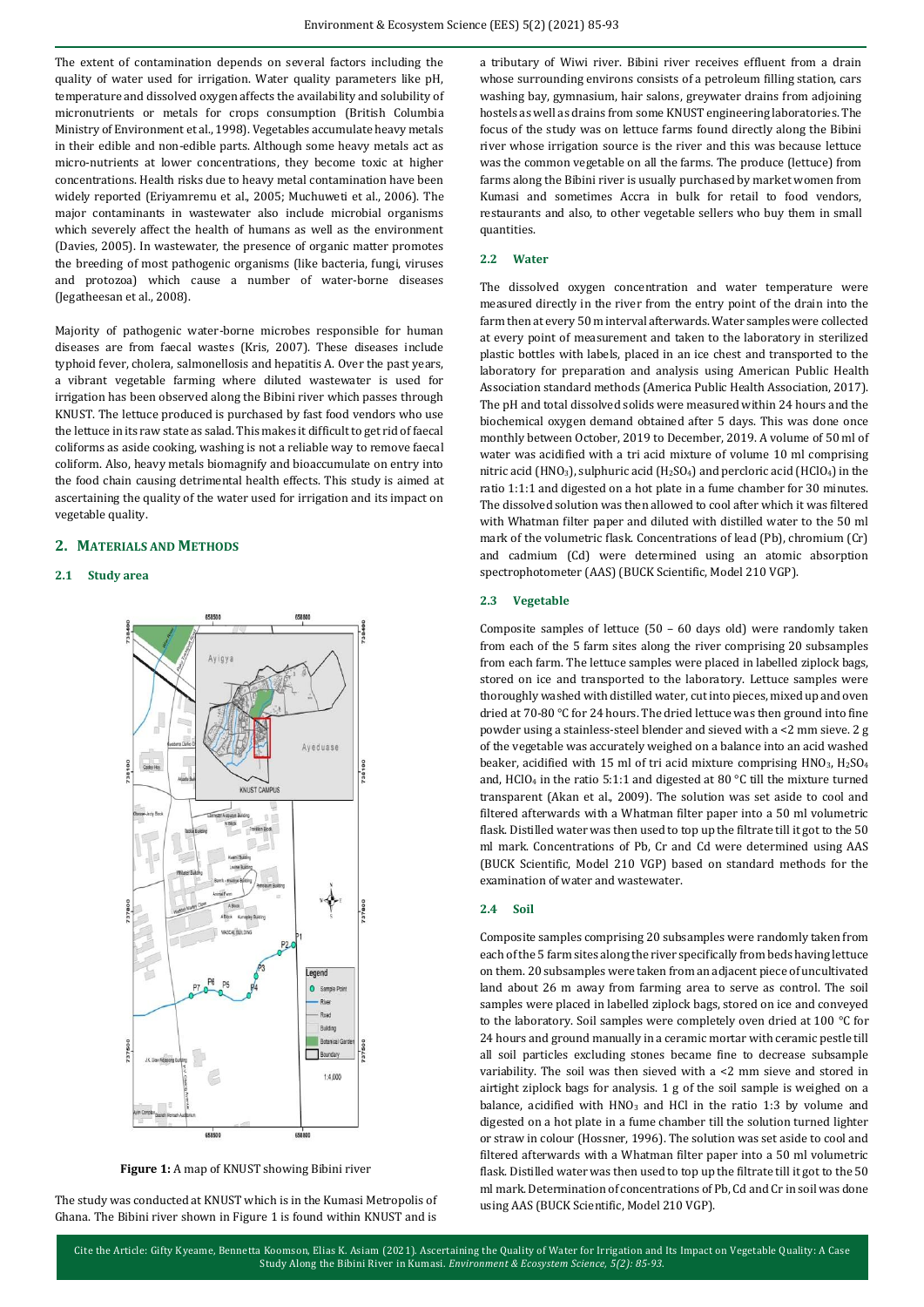#### **2.5 Instrumentation**

The basic setup (air pressure = 50 – 60 psi, acetylene pressure = 10 -15 psi and voltage = 208 – 240 V) of the AAS was ensured. The file for the type of analysis and hollow cathode lamps were selected with appropriate wavelengths; Cd at 228.9 nm, Cr at 357.9 nm, Pb at 217.0 nm. A calibration curve was plotted for each of the elements to be analyzed from the stock standards (Buck Scientific). The digested sample solution was analyzed for the elements; Cd, Cr and Pb. The Y in the calibration equation is absorbance of the element and X is the concentration of the element in the sample. X was calculated after substituting the absorbance reading of the sample into the calibration equation. This gave X in terms of mg/L. The total concentration of the element in the sample solution (100 ml) was calculated by multiplying the concentration in mg/L by 0.1 L. This gave the total mass of the element in solution. The percentage amount of the element was found using Equation 2.1 (Wodaie and Abebaw, 2017):

$$
Concentration (Cd, Pb and Cr) = \frac{Concentration from AAS \times Nominal value}{Sample weight (g)}
$$
 (1)

Where: Nominal volume =100 ml Sample weight = 1.00g

#### **2.6 Microbial analysis**

Total and faecal coliform counts were determined in water and vegetable samples using the most probable number (MPN) following APHA-AWWA-WEF standard methods (American Public Health Association, the American Water Works association, and the Water Environment Federation, 2017). Serial dilutions of 10-1 to 10-10 were prepared by putting 1ml of the sample into 9 ml of sterile distilled water. One millimetre aliquots from each of the tubes were inoculated into 5 ml of MacConkey Broth with inverted Durham tubes and incubated at 35 °C and 44 °C for total coliforms and faecal coliforms respectively for 24 hours. Tubes that showed a change in colour from purple to yellow and had gas collected in the Durham tubes after the 24 hours were identified as positive for total and faecal coliforms. The MPN tables were used to calculate counts per 100 ml of sample. A drop from each of the positive tubes was transferred into a 5 ml test tube of trypton water and incubated at 44oC for 24 hours. Afterwards, a drop of Kovac's reagent was added to the tube containing the trypton water. All tubes that showed development of a red ring after gentle agitation denoted the presence of indole hence was recorded as a presumptive for thermotolerant coliforms (*Escherichia coli*).

#### **2.7 Data analysis**

Data was statistically analyzed using analysis of variance with the GenStat statistical package (12th edition). The means were separated using the least significant difference (LSD) at 95% confidence level.

#### **3. RESULTS AND DISCUSSION**

#### **3.1 Physicochemical parameters of irrigation water**

Variables described in this section include dissolved oxygen, temperature, pH, dissolved solids and biological oxygen demand, and represents analysis of samples taken from the entry point of effluent into river (referenced as 0 m) and subsequently after every 50 m interval.

### *3.1.1 Temperature*



points are presented in Figure 2. From the results, water temperatures for October, November and December ranged from 25.10 to 29.05, 25.10 to 30.15 and 25.70 to 30.40 °C, respectively. Temperatures at all points except the 350 m point were below Ghana's Environmental Protection Agency's maximum limit of 30 °C. Generally, water temperatures differed significantly ( $p \le 0.001$ ) across the points (Figure 2) and were higher in December than the other months. Precipitation decreased from October (minor rainfall in Ghana) to December and may account for the pattern observed (Figure 2). Consistently, across all months, the lowest and highest temperatures were observed at 200 and 350 m from the reference point. Water temperature was about 4 % or more higher in 350 m than in the other points in all three months. Absence of riparian vegetation around 350 m from the effluent entry point increased solar penetration which correspondingly increased the water temperature at that point. This observation accords with who reported that reduced riparian cover increases average water temperatures (Pusey and Arthington, 2003). Aside the 200 m, the effluent entry point (0 m) had generally lower temperature than all other points. This could be due to atmospheric temperature variations during field measurements as the entry point was the first sampling point at all times (8-9 am). Some aquatic plants were present at the 200 m point which could be responsible for the deflection of sunlight from the water surface resulting in the relatively lower temperature observed at this point. High water temperature enhances chemical and biological reactions that consume oxygen and also, reduces the solubility of oxygen in water (Kundzewicz and Krysanova, 2010).

Results of temperature of the irrigation water from various sampling





**Figure 3:** Biochemical oxygen demand variations along river

The biochemical oxygen demand was measured to give a clearer indication of the amount of organic pollution present in the water and the results are shown in Figure 3. BOD measures the amount of oxygen aerobic bacteria use to remove waste organic matter from water through decomposition (United States Environmental Protection Agency, 2012). Biochemical oxygen demand at the points varied from 52.2 to 403.2 mg/L with the lowest and highest BOD observed at the 350 m and reference point, respectively. With the exception of the 350 m point, all points along the river had BOD concentrations exceeding the recommended BOD concentration in irrigation water of 50 mg/L (EPA, Ghana). The level of organic pollution in a river depends on two counteracting mechanisms; pollutant loading and natural cleaning (Wen et al., 2017). This could explain why the reference point contained the highest total dissolved solids (Figure 5) and lowest dissolved oxygen (Figure 4) but had the highest BOD concentration. Increasing distance away from the reference points accounted for about 75 % of the variations observed in BOD (Figure 3) suggesting the effluent was the main source of pollution in the river. Thus, general decrease in pollution away from the reference point resulted in reduction of BOD.

**Figure 2:** Temperature variations along river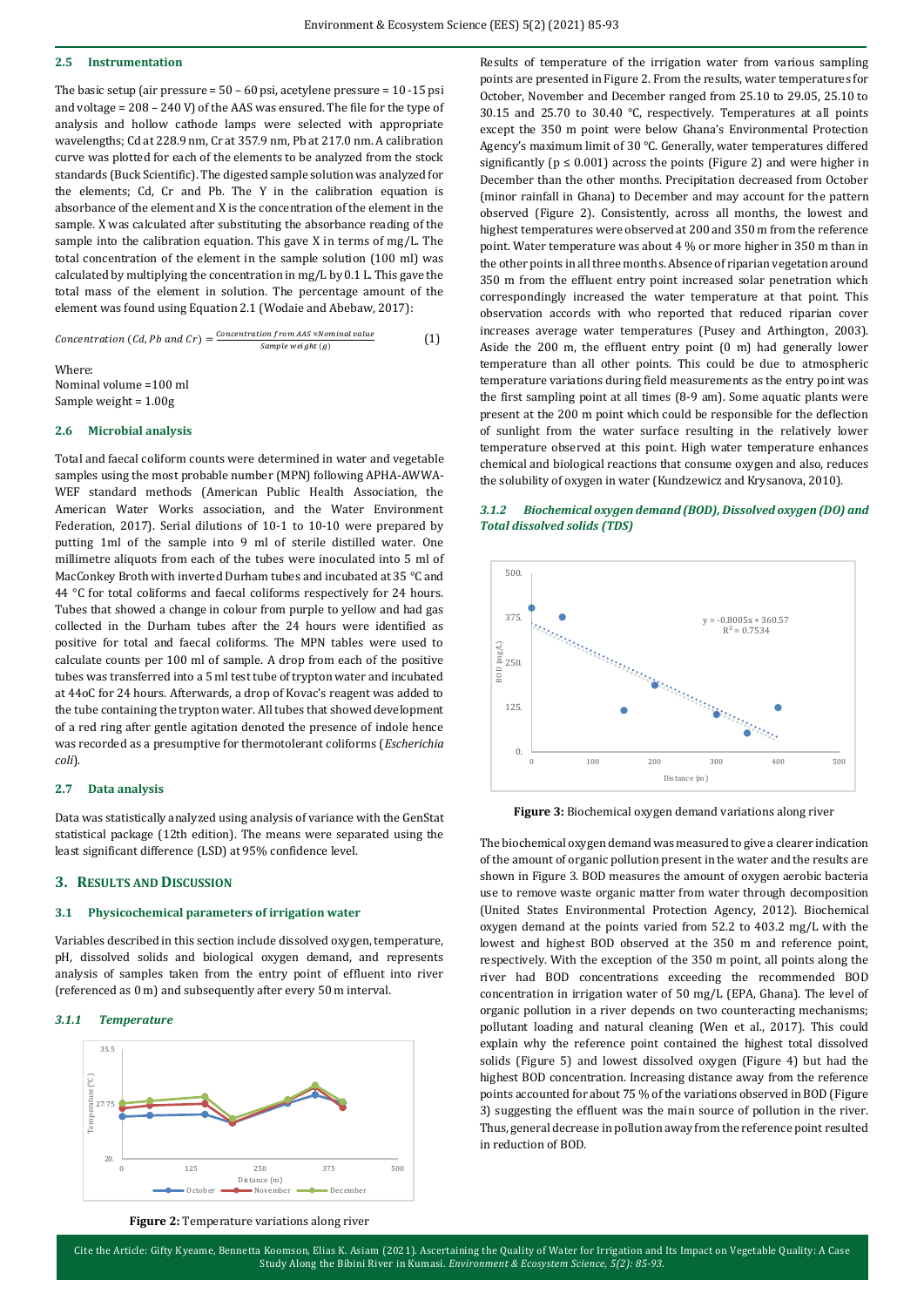

**Figure 4:** Dissolved oxygen variations along river

Figure 4 represents dissolved oxygen concentrations along the river in October to December. The lowest concentrations of DO in irrigation water were observed at the entry point of effluent or drain (0.27 mg/L) and the highest at 350 m away from the reference point (Figure 4). Except for the distance 350 m and 150 m where a sharp increase in dissolved oxygen were observed, there was a general gradual increase in oxygen concentration along the river. A strong relationship (r = 99 %) existed between dissolved oxygen and distance in November and December (point 150 and 350 m excluded) but not in October which averagely had the highest precipitation (Appendix 1). Oxygen concentrations increased away from the pollution source due to the dilution occurring as effluent moved along the river. Lower dissolved oxygen levels were found at higher polluted zones (zones with high TDS) as high microbial growth gets stimulated and, they use up available dissolved oxygen to break down organic materials (Sirota et al., 2013). According to a study, high water temperature is expected to reduce the concentration of oxygen in water but the highest dissolved oxygen was also found at the 350 m point which had the highest water temperature (Figure 2) (Kundzewicz and Krysanova, 2010).

This can be attributed to the low extent of water pollution (low BOD) which limits biological reactions that require oxygen. The relatively higher dissolved oxygen also observed at the 150 m point can be explained by the presence of aquatic plants at this zone which undergo photosynthesis and release oxygen into the water. Generally, higher DO was observed in October than in November and December from the 200 to 350 m away from the effluent entry point. This could be attributed to the higher precipitation that occurred in October which may have introduced more oxygen into the surface waters. The impact of precipitation however is likely be more prominent in less polluted than more polluted zones. This may account for the higher DO concentrations from the 200 to 350 m points. Concentrations of dissolved oxygen in the reference point and 50 m were generally similar (p> 0.05) but were all lower (p  $\leq$  0.001) than that found in the other points. The only exception was found between 50 and 200 m in December where dissolved oxygen differences among the two points did not differ (p> 0.05). The dissolved oxygen level required in irrigation water is 1 mg/L (EPA, Ghana) hence the water can be said to be of low quality since the oxygen levels are below the standard.



**Figure 5:** Total dissolved solids variations along river

The total dissolved solids in the water sampled along the river across all the three months are shown in Figure 5. Observation in all three months showed the highest and least TDS concentrations were observed at the reference point and 350 m, respectively. Mean TDS values generally

increased from the wetter month (October) to the drier months (November, December) and this finding is similar with observation made (Byamugisha and Ntambi, 2016). The authors reported that TDS normally increases from wet to dry seasons and which was due to low and high evaporation rates respectively. Changes in river discharge affects the river dilution capacity increasing risk of river pollution in periods of reduced climate wetness (Milly et al., 2005; McDonald et al., 2011).

A steady decline in TDS concentration was observed with distance along the river but a sudden increase was detected at 400 m. The sharp rise in TDS 400 m away from the reference point could be linked to presence of another drain that supplies effluents to the river. About 87, 88 and 89 % of the variations found in TDS concentrations were accounted for by distance (400 m excluded) in October, November and December, respectively (Appendix 2). This is because concentration of solids at the entry point of effluent is higher but dilutes as it moves along the river reducing the amounts of solids introduced (Wen et al., 2017). The TDS concentration required for irrigation water is ≤1000 mg/L (EPA, Ghana) and the concentrations measured in the studied sites were well below the standard showing a potential for the water to be used for irrigation purposes.

#### *3.1.3 pH*

Fig. 6 displays the pH measured along the river from October through to December ranging from 7.30 -8.19. The pH was alkaline at all points and was generally relatively lower in the wetter month (October) than the drier months (November and December). The highest pH was observed at 200 m away from the reference point across all months and were significantly higher ( $p \le 0.001$ ) than all other points. This can be as a result of a refuse dump sited close to this point which releases leached materials. Unlike October where the least pH was observed at 350 m away from reference point, in November and December, the least pH values were recorded at the 300 m point from reference.



**Figure 6:** pH variations along river

The generally basic state of the water can be explained by the nature of wastewater released into the river which is largely greywater and contains detergents as well as soap-based products. Another factor that can be responsible for the basicity of the water is anaerobic respiration by microbes resulting in the production of gases like methane and ammoniathese gases are basic in nature and on dissolution into a medium, turns the medium basic (Roychoudhury, 2019). The pH of irrigation water affects the soil pH which also greatly influences the movement and bioavailability of heavy metals for plant uptake (Nigam et al., 2001). Lead solubility decreases with increased pH (Kim et al., 2011). Also, chromium tends to precipitate under neutral to basic pH (Oliveira, 2012). However, cadmium precipitates and has low solubility at low pH (0 to 4) (Zhang et al., 2018). The optimum pH for irrigation water is between 6.0- 9.0 (EPA, Ghana) showing the water pH is suitable for irrigation purposes.

#### **3.2 Heavy metals in irrigation water**

The mean concentrations of heavy metals in the river at the various points are described in Table 1. Cadmium, lead and chromium concentrations ranged from 0.025 to 0.113, 0.008 to 0.204 and 0.001 to 0.007 mg/L, respectively. Cadmium concentrations generally increased with distance  $(r^2 = 70)$  but a poor relationship exist between distance and, chromium and lead (Appendix 3). Point 1 had the lowest cadmium, chromium and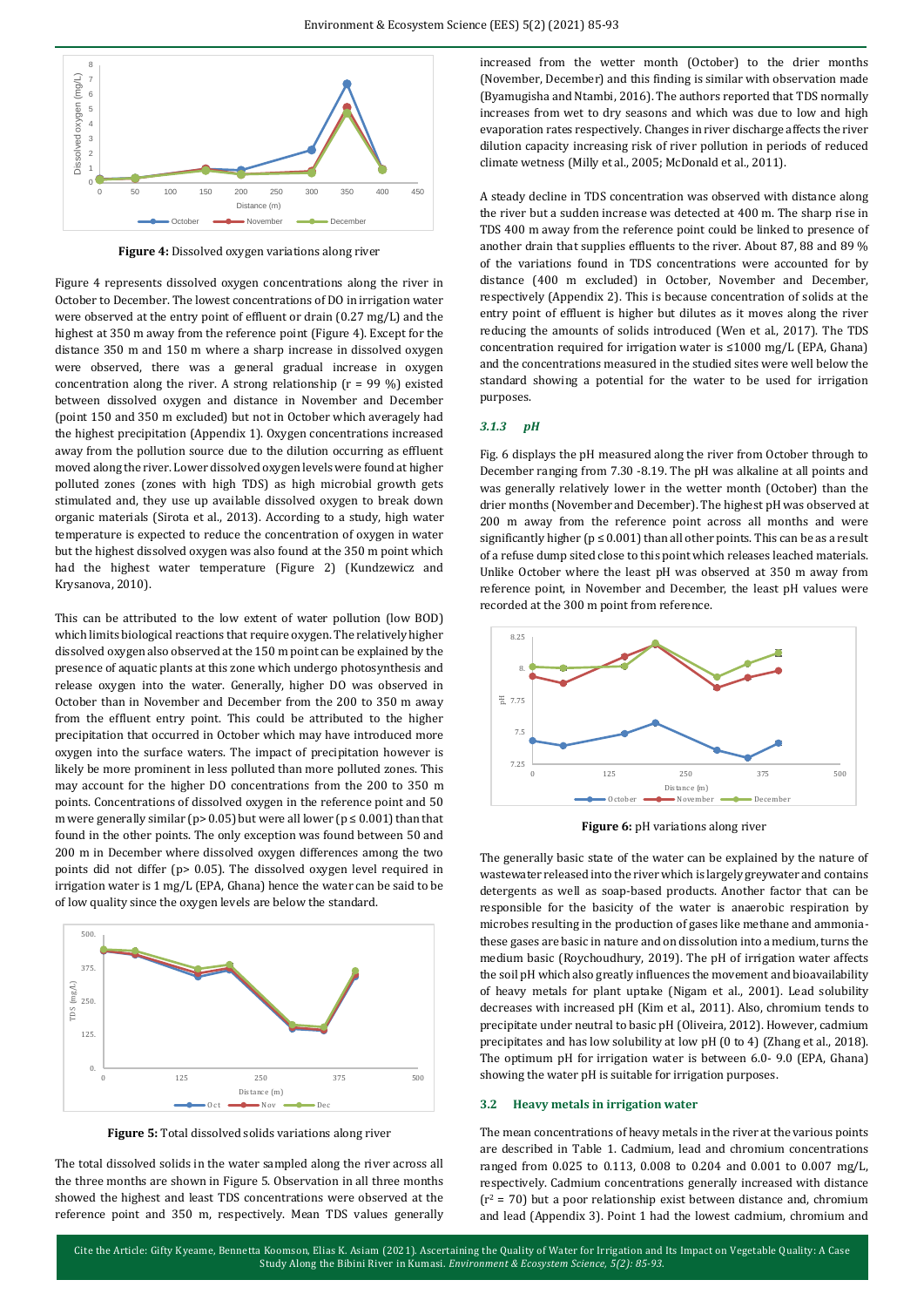lead concentrations and were all significantly lower than all other points (p < 0.001). Differences found between cadmium concentration at point 1, 2 and 4 were not significantly different. Point 4, 5 and 7 respectively had the highest lead, chromium and, cadmium concentrations. The concentration Cr in the water was below the permissible values of 0.1 mg/L whereas Cd and Pb exceeded their maximum permissible limits (EPA, Ghana).

| <b>Table 1:</b> Heavy metals concentration in irrigation water |                    |                   |                     |
|----------------------------------------------------------------|--------------------|-------------------|---------------------|
| Distance(m)                                                    | Cd                 | Ph                | Cr.                 |
| $0$ (point 1)                                                  | $0.035 \pm 0.0003$ | $0.01 \pm 0.0002$ | $0.001 \pm 0.00001$ |
| 50 (point 2)                                                   | $0.026 \pm 0.0065$ | $0.05 \pm 0.0024$ | $0.006 \pm 0.00032$ |
| 150 (point 3)                                                  | $0.081 \pm 0.0078$ | $0.09 \pm 0.0024$ | $0.003 \pm 0.00020$ |
| 200 (point 4)                                                  | $0.031 \pm 0.0084$ | $0.20 \pm 0.0099$ | $0.005 \pm 0.00026$ |
| 300 (point 5)                                                  | $0.067 \pm 0.012$  | $0.15 \pm 0.0049$ | $0.007 \pm 0.00018$ |
| 350 (point 6)                                                  | $0.114 \pm 0.0051$ | $0.08 \pm 0.0027$ | $0.006 \pm 0.00017$ |
| 400 (point 7)                                                  | $0.114 \pm 0.0079$ | $0.16 \pm 0.0041$ | $0.005 \pm 0.00026$ |
| Lsd(5%)                                                        | 0.0242             | 0.02              | 0.0007              |
| P                                                              | < 0.001            | < 0.001           | < 0.001             |
| EPA Ghana standard                                             |                    | $\leq 0.1$        | $\leq 0.1$          |

Cadmium is a rare element which is exclusively derived from ores of zinc (Townshend, 1995) and its presence in water samples could be attributed to the presence of cadmium metals used in manufacturing parts of vehicles such as Ni-Cd batteries. The source of cadmium can also be cadmium substances (zinc containing materials) from road dust which get attached to surfaces of cars and transferred to the car washing bay. Petroleum fuel used in cars can contribute to the cadmium in irrigation water (Anon., 2011). A similar study however, found cadmium in only 1 out of their 3 samples and attributed it to the washing of Ni-Cd batteries at washing bays (Abagale et al., 2013). They attributed the non-detection of cadmium in the other 2 samples to the rarity of cadmium metal hence the low probability of its usage in the manufacturing of vehicle parts. The presence of high concentrations of cadmium in irrigation water poses a threat to the ecosystem as increased cadmium concentrations have been found to increase soil and plant cadmium over time, thereby increasing cadmium flow through the food chain (Zanders et al., 1996).

Lead sources in the irrigation water could be lead paints and car batteries (Divya et al., 2012). At high concentrations, lead in irrigation water can slow down plant cell growth (Pescod, 1992). In humans, lead accumulates in the bones and teeth without necessarily affecting the bones but are stored and released into the bloodstream from where it moves to target organs like the brain. Calcium-deficient people have the tendency to accumulate more lead in their bones resulting in higher lead toxicity (Bradl, 2005). However, in aquatic ecosystems, lead accumulates in the skin, bone, liver and kidney and does not get biomagnified up the food chain rendering it less problematic through this route (Taub, 2004).

#### **3.3 Heavy metals in soil**

The respective mean concentrations of lead, chromium and cadmium in the soils ranged from 0.001 to 0.633, 0.0001 to 0.002 and 0 to 1.521 mg/kg (Table 2) with soils sampled from the farm sites having higher cadmium, lead and chromium concentrations than an adjacent uncultivated and nonirrigated piece of land (control). The concentration of the chemicals in the soils along the river were significantly ( $p \le 0.001$ ) affected by distance although the patterns were inconsistent (Appendix 4). The significantly higher metal concentrations in soil samples than in the uncultivated area indicates that the main source of heavy metals contamination of is longterm anthropogenic activities (Yeketetu, 2017). Although Cd, Cr and Pb were in concentrations below permissible limits of FAO/WHO (Table 2), there were significant differences between metals concentrations (p≤ 0.001). The presence of heavy metals in the soil should be of concern because heavy metals in water used for irrigation tend to accumulate in the soils over time where there is a potential that they could become bioavailable for crops consumption (Toze, 2006). Moreover, heavy metal contamination is considered as the foremost indicator of food safety and quality (Marshall, 2004; Radwan and Salama, 2006; Khan et al., 2008). Human and animal consumption of such crops may lead to detrimental

effects (like kidney dysfunction) as the metals biomagnify and bioaccumulate on entry into the food chain (Saidi, 2010).

| <b>Table 2:</b> Heavy metals concentrations in soil |                    |                      |                     |
|-----------------------------------------------------|--------------------|----------------------|---------------------|
| <b>Sites</b>                                        | Cd                 | Cr                   | Ph                  |
| 1                                                   | $1.390 \pm 0.0168$ | $0.0015 \pm 0.00012$ | $0.559 \pm 0.029$   |
| $\mathcal{L}$                                       | $1.517 \pm 0.0208$ | $0.0019\pm0.00035$   | $0.633 \pm 0.045$   |
| 3                                                   | $1.456 \pm 0.0492$ | $0.0021 \pm 0.00015$ | $0.501 \pm 0.006$   |
| $\overline{4}$                                      | $1.487 \pm 0.020$  | $0.0016 \pm 0.00015$ | $0.509 \pm 0.010$   |
| 5                                                   | $1.521 \pm 0.023$  | $0.0024 \pm 0.00012$ | $0.502 \pm 0.011$   |
| Control                                             | $0.00017\pm0.000$  | $0.00014\pm0.0000$   | $0.0011 \pm 0.0000$ |
|                                                     | 009                | 12                   | 12                  |
| $Lsd(5\%)$                                          | 0.080              | 0.00055              | 0.071               |
| P                                                   | < 0.001            | < 0.001              | < 0.001             |
| FAO/WHO<br>Standard<br>(2001)                       | $\leq$ 3           | $\leq 50$            | $\leq 100$          |

#### **3.4 Heavy metals in vegetable**

Table 3 and Appendix 6 show the results on the concentration of heavy metals in the vegetables. Concentration of lead at the 5 sites did not differ significantly ( $p > 0.05$ ) but differences were observed for chromium and cadmium concentrations. Metals like cadmium, chromium and lead do not have any known physiological activity in plant growth but are shown to be harmful beyond certain target values (Marschner, 1995; Bruins et al., 2000). Lead concentration in vegetables was above the permissible value given by FAO/WHO (Table 3) at 0.3 mg/kg. This agrees with findings from a study carried out by where lead was found in 100% of vegetable samples irrigated with wastewater and was 1.8- 1.35 times more than the maximum required limit used (Lente et al., 2014). Cadmium levels in the vegetables varied from 1.324 to 1.77 mg/kg in site one and five, respectively and were all above the FAO/WHO (Table 3) standard of 0.20 mg/kg.

| <b>Table 3:</b> Heavy metals concentrations in vegetable. |                    |                    |                      |
|-----------------------------------------------------------|--------------------|--------------------|----------------------|
| <b>Sites</b>                                              | Cd                 | Ph                 | Cr                   |
| 1                                                         | $1.77 \pm 0.066$   | $0.496 \pm 0.008$  | $0.0016 \pm 0.00018$ |
| $\overline{2}$                                            | $1.4367 \pm 0.024$ | $0.4701 \pm 0.011$ | $0.0023 \pm 0.00015$ |
| 3                                                         | 1.456±0.049        | $0.45 \pm 0.12$    | $0.0019\pm0.00012$   |
| 4                                                         | $1.3743\pm0.009$   | $0.467 \pm 0.023$  | $0.0023 \pm 0.00032$ |
| 5                                                         | $1.324 \pm 0.002$  | $0.487 \pm 0.016$  | $0.0019\pm0.00009$   |
| Lsd (5%)                                                  | 0.1216             | 0.174              | 0.0006               |
| p                                                         | ≤ $0.001$          | >0.05              | > 0.05               |
| FAO/WHO<br>standard (2007)                                | ≤0.20              | ≤0.30              | ≤2.30                |

Similarly, high levels of cadmium were reported in studies conducted in Harare, Varanasi and Addis Ababa (Mapanda et al., 2007; Sharma et al., 2007; Weldegebriel et al., 2012). Vegetables at site 2, 4 and 5 contained similar amount of cadmium but were all lower than in site 1 and 3. Ingestion of cadmium and lead contaminated vegetables can cause neurological and kidney problems (World Health Organization, 2020). Except for cadmium which showed a strong relationship ( $r^2$  = 0.75), weak relationships were observed between concentrations of lead  $(r^2=0.04)$ and chromium  $(r^2 = 0.11)$ , and the distance (Appendix 5). Chromium levels across all sites were < 0.0023 and were more in site 2 and 4 than in site 1. Chromium did not compromise the safety of the vegetables as its concentrations were not over and above its allowable limit as was observed in a similar study by where chromium in cultivated vegetables was below limits.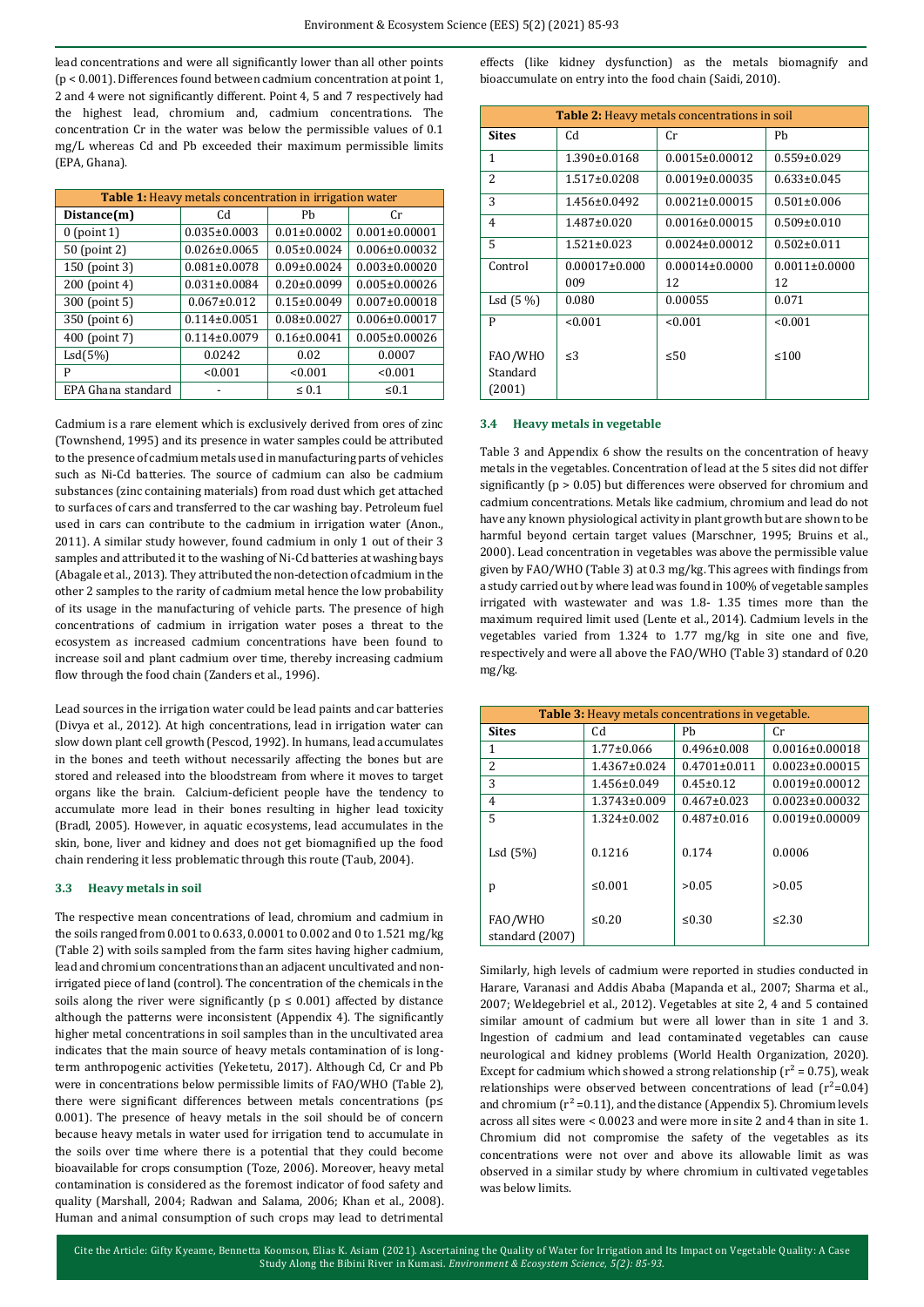#### **3.5 Heavy metals in water, soil and vegetable**

Cadmium, chromium and lead concentrations difference among the soils, water and vegetables are presented in Table 4. Concentrations of the three chemicals in that corresponding order ranged from 0.07 to 1.47, 0.002 to 0.005 and 0.11 to 0.54 mg/L (Table 4). Concentrations of the chromium and cadmium in soil and vegetables were similar (p > 0.05) but the former contained higher (p > 0.001) lead concentration than the latter. Lead and cadmium concentrations were lower in the water than in the soil and vegetables. The water contained the highest chromium which was significantly higher than that contained in both soil and vegetables. Concentrations of heavy metals are in the order soil > vegetable > irrigation water. This can be due to the bioaccumulation of metals present in irrigation water used over an extended period of time (about 40 years) in the soil. Findings through a similar research buttresses this with their findings that showed more than 85% of applied trace elements accumulated in the soil, most especially in the surface few centimetres (Evans et al., 1979).

| Table 4: Heavy metals in soil, vegetables and water |                   |                      |                   |
|-----------------------------------------------------|-------------------|----------------------|-------------------|
| <b>Treatments</b>                                   | Cd                | Сr                   | Ph                |
| Soil                                                | 1.474±0.017       | $0.0019 \pm 0.00011$ | $0.541 \pm 0.017$ |
| Vegetable                                           | 1.472±0.044       | $0.0020 \pm 0.00010$ | $0.474 \pm 0.021$ |
| Water                                               | $0.068 \pm 0.009$ | $0.0047 \pm 0.00037$ | $0.110\pm0.014$   |
| Lsd $(5\%)$                                         | 0.0348            | 0.0008               | 0.047             |
| P                                                   | $\leq 0.001$      | $\leq 0.001$         | $\leq 0.001$      |

Cadmium and lead are relatively immobile in the soil and as a surface derived contaminant, gets accumulated in the surface of the soil (Zanders et al., 1996; de Abreu et al., 1998). Usually, soil contaminated by human activities have the highest concentrations of heavy metals in the surface horizons (Horvath and Gruiz, 1996; Chopin et al., 2003; Boularbah et al., 2006). Leafy vegetables cultivated on contaminated soils are considered one of the major sources of heavy metals in human diet (Zhou et al., 2016). Fast growing plants like lettuce tend to undergo luxury consumption where they absorb high levels of nutrients which are in excess of their immediate requirements for growth within the soil (Lambers and Poorter, 1992). Also, the major source of heavy metal accumulation is the soil-plant interface (Bini et al., 2012; Khan et al., 2015). This can explain the cadmium and lead pollution of vegetables on the farm. It is extremely difficult to remove heavy metals from living organisms because heavy metals pass through a series of processes that include bioaccumulation, transformation, and biomagnification after entering the food chain (Widowati, 2012).

#### **3.6 Total and faecal coliforms in irrigation water and on vegetables**

Total and faecal coliform in the irrigation water are in Table 5 with their concentrations ranging from 3.3E+07 to 4.9E+10 CFU/ 100 ml and 3.7E+06 to 4.1E+10 CFU/ 100 ml. Point source of effluent contained the highest total and faecal coliforms with concentrations generally decreasing away from the effluent entry points. Relationship between distance and faecal coliform in water was weak but distance accounted for about 62 % of the variations observed in total coliform present in water (Appendix 6). A strong (r = 0.59) relationship existed between distance and total coliforms on vegetables but a weak relationship existed between distance and faecal coliform on vegetables (Appendix 7).

| <b>Table 5: Populations of faecal and total coliforms in water</b> |                |                 |  |
|--------------------------------------------------------------------|----------------|-----------------|--|
| <b>Points</b>                                                      | Total coliform | Faecal coliform |  |
| Point 1                                                            | $4.9E + 10$    | $4.1E + 10$     |  |
| Point 2                                                            | $2.7E+10$      | $1.8E + 09$     |  |
| Point 3                                                            | $3.3E + 07$    | $3.7E + 06$     |  |
| Point 4                                                            | $6.5E + 08$    | $2.6E + 08$     |  |
| Point 5                                                            | $1.1E + 08$    | $1.8E + 07$     |  |
| Point 6                                                            | $2.6E + 08$    | $1.2E + 08$     |  |
| Point 7                                                            | $7.6E + 08$    | $1.8E + 08$     |  |

Populations of total and faecal coliforms decreased away from the entry point of effluent due to the dilution effect along the river. As expected,

populations of total coliform exceeded faecal coliform because total coliform includes all bacteria found in human or animal waste and, water and soil which have been affected by surface water while faecal coliform comprises only bacteria specifically found in the gut and faeces of warmblooded animals (New York State Department of Health, 2020). The populations of total and faecal coliforms in the water corresponds to the coliforms found on vegetables (Table 6). High populations of coliforms were found on vegetables in farms close to the entry point of effluent and vice versa.

| Table 6: Total and fecal coliforms on vegetables. |                |                 |  |
|---------------------------------------------------|----------------|-----------------|--|
| <b>Sites</b>                                      | Total coliform | Faecal coliform |  |
| Site 1                                            | $2.4E+10$      | $1.7E + 09$     |  |
| Site 2                                            | $6.1E + 09$    | $9.8E + 07$     |  |
| Site 3                                            | $3.5E + 08$    | $4.2E + 06$     |  |
| Site 4                                            | $6.7E + 09$    | $3.5E + 08$     |  |
| Site 5                                            | $4.4E+07$      | $4.2E + 06$     |  |

According to World Health Organization, Escherichia coli (E coli) are the only true indicator of faecal contamination hence their presence at all points indicates faecal pollution is present and possibly, pathogens are present as well (World Health Organization, 2011). Ingestion of faecal contaminated food could lead to fever, nausea, headache, abdominal pain, vomiting and diarrhoea (World Health Organization, 2020). The populations of faecal coliform in the water exceeded the recommended standard in irrigation water at all points at 1.0E+3 CFU/ 100 ml (World Health Organization, 2000) rendering it unsuitable for vegetable crop irrigation. The vegetables produced with the irrigation water were contaminated with faecal coliforms hence unsafe for human consumption especially as it is consumed raw and washing them may not properly eliminate the contaminant (Hirsch, 2019).

# **4. CONCLUSION**

The following conclusions can be drawn from the study:

- Even though the TDS and pH of the irrigation water were within Ghana's Environmental Protection Agency's standard, dissolved oxygen levels were low, biological oxygen demand and temperature were high. This indicates low water quality of irrigation water.
- Heavy metals (Cd, Pb and Cr) are present in the water, soil and vegetables with cadmium and lead found in vegetables at concentrations above the permissible levels. This makes them unsafe for human consumption as they can have adverse health implications on consumers.
- Microbial populations of faecal coliforms were found in the irrigation water as well as on vegetables produced beyond required levels indicating the vegetables produced are contaminated and of low quality hence can affect human life when consumed.

It is strongly recommended that:

- Farmers be extensively educated and encouraged to relocate to other suitable farming land.
- Also, the study should be extended to other equally toxic metals in future research.

## **ACKNOWLEDGMENT**

The authors wish to thank Caleb Melenya (Ph.D student at KNUST) for his assistance in the analysis of data as well as acknowledge the Crop and Soil Sciences Department and the Biological Sciences laboratory (both at KNUST) for their contribution towards the laboratory analyses.

# **DECLARATIONS**

#### **Funding**

No funding was received to conduct this study.

#### **Conflicts of interest/Competing interests**

The authors have no relevant financial or non-financial interests to disclose.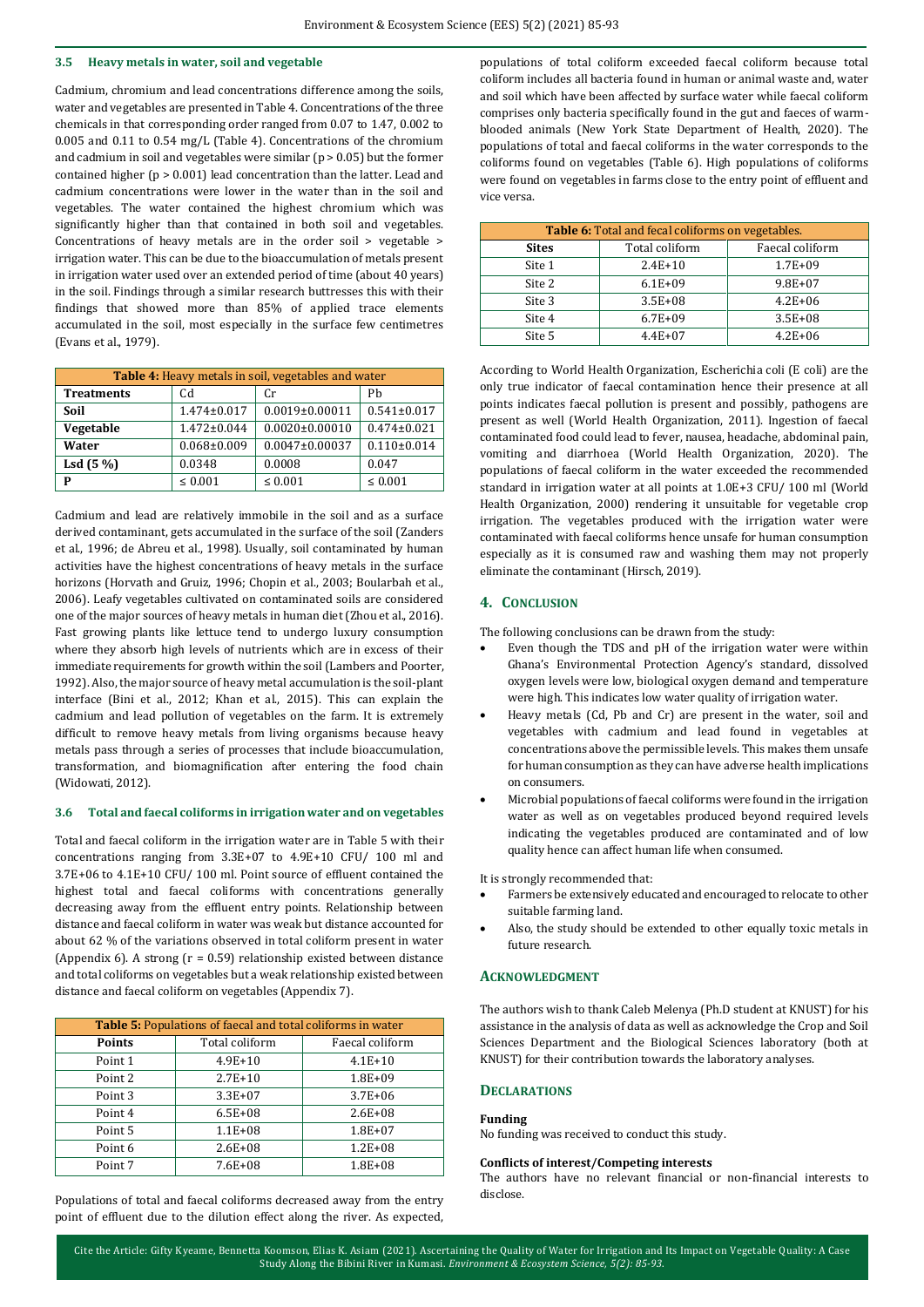#### **REFERENCES**

- Abagale, F.K., Sarpong, D.A., Ojediran, J.O., Osei- Agyemang, R., Shaibu, A.G. and Birteeb, P. T., 2013. Heavy metal concentration in wastewater from car washing bays used for agriculture in the Tamale Metropolis, Ghana. International journal of current research, 6 (5), Pp. 1571-1576.
- Akan, J.C., Abdulrahman, F.I., Ogugbuaja, V.O., Ayodele, J., 2009. Heavy Metals and Anion Levels in Some Samples of Vegetables Grown Within the Vicinity of Challawa Industrial Area, Kano State, Nigeria. Am J Appl Sci., 6 (3), Pp. 534- 542.
- American Public Health Association (APHA), the American Water Works association (AWWA), and the Water Environment Federation (WEF), 2017. 9010 INTRODUCTION, Standard methods for examination of water and wastewater. DOI: 10.2105/SMWW.2882.179
- American Public Health Association (APHA). 2017. 3030 Preliminary treatment of samples, Standard methods for the examination of water and wastewater. DOI: 10.2105/SMWW.2882.041
- Amoah, P., Drechsel, P., Henseler, M., Abaidoo, R., 2007. Irrigated urban vegetable production in Ghana: Microbiological contamination in farms and markets and associated consumer risk groups. Journal of water and health, 5, Pp. 455- 466.
- Anon. 2011. Industrial wastewater guide book.
- Baruthio, F., 1992. Toxic effects of Chromium and its compounds. Biol Trace Elem Res., 32, Pp. 145-53.
- Bini, C., Wahsha, M., Fontana, S. and Maleci, L., 2012. Effects of heavy metals on morphological characteristics of Taraxacum officinale Web growing on mine soils in NE Italy. J. Geochem Explor, 123, Pp. 101-108.
- Boularbah, A., Schwartz, C., Bitton, G., Aboudrar, W., Ouhammou, A., Morel, J.L., 2006. Heavy metal contamination from mining sites in South Morocco: 2. Assessment of metal accumulation and toxicity in plants. Chemosphere, 63, Pp. 811- 817.
- Bradl, H., 2005. Heavy metals in the environment: origin, interaction and remediation. London, Elsevier/ Academic Press.
- British Columbia Ministry of Environment, Lands and Parks, Land Data B.C., and Geographic Data B.C., 1998. Version 1.0. Guidelines for Interpreting Water Quality Data. Prepared for the Land Use Task Force, Resources Inventory Committee.
- Bruins, M.R., Kapil, S. and Oehme, F.W., 2000. Microbial resistance to metals in the environment. Ecotoxicology and environmental safety, 45 (3), Pp. 198- 207.
- Byamugisha, D., and Ntambi, E., 2016. Effects of seasonal variations in physical parameters on quality of gravity flow water in Kyanamira Sub-County, Kabale District, Uganda. Journal of Water Resource and Protection. [Online] 8, Pp. 1297- 1309. Available from: http://dx.doi.org/10.4236/warp.2016.813099 [Accessed 22nd January 2020]
- Chopin, E.I.B., Black, S., Hodson, M.E., Coleman, M.L. and Alloway, B.J., 2003. A preliminary investigation into mining and smelting impacts on trace element concentrations in the soil and vegetation around Tharsis, SW Spain. Mineral Mag., 67 (2), Pp. 279- 288.
- Cornish, G.A., Aidoo, J. and Ayamba, I., 2001. Informal irrigation in the periurban zone of Kumasi: an analysis of farmer's activity and productivity. Department for International Development (DFID). Report number: OD 144.
- Davies, P.S., 2005. The biological basis of wastewater treatment. West of Scotland: Strathkelvin instruments Ltd.
- Divya, S., Archana, T., Gupta, R., 2012. Phytoremediation of lead from wastewater using aquatic plants. Journal of Agricultural Technology, 8 (1), Pp. 1-11. Available from: http://www.ijat-aatsea.com
- Donner, E., Eriksson, E., 2010. Metals in greywater: Sources, presence and removal efficiencies. Desalination, 248 (1-3), Pp. 271-278. DOI: 10.1016/j.desal.2008.05.065
- Dyjak, A., 2018. Surface water: What you need to know. [Online] Available from: https://www.hydroviv.com/blogs/water-smarts/surface-waterwhat-you-need-to-know
- Ejaz, U.I., Xiao-e, Y. and Zhen-li, Q.M., 2007. Assessing potential dietary toxicity of heavy metals in selected vegetables and food crops. Journal of Zhejiang University Science, 8 (1), Pp. 1-13.
- Eriyamremu, G.E., Asagba, S.O., Akpoborie, A. and Ojeaburu, S.I., 2005. Evaluation of lead and cadmium levels in some commonly consumed vegetables in the Niger- Delta oil area of Nigeria. Bulletin of Environmental Contamination and Toxicity, 75, Pp. 278-283.
- European Union. 2002. Heavy metals in wastes. European Commission on Environment. [Online] Available from: http: //ec. Europa.eu/ environment/ waste/ studies/ pdf/ heavy metals reports. pdf.
- Evans, K.J., Mitchell I.G., Salau B., 1979. Heavy metal accumulation in soils irrigated by sewage and effect in the plant-animal system. Progressive Water Technology, 11 (4/5), Pp. 339-252.
- Hirsch, J., 2019. Washing your greens won't protect against E. coli. [Online] Available from: https://www.consumerreports.org/e-coli/washinggreens-protect-e-coli/ [Accessed March 8th 2020].
- Hossner, L.R., 1996. Dissolution for Total Elemental analysis. Methods of soil analysis:Part 3 Chemical Methods. SSSA Book Series. Edition 5.3. Wisconsin, Soil Science Society of America, Pp. 49-64.
- Horvath, B., Gruiz, K., 1996. Impact of metalliferous ore mining activity on the environment in Gyongyosoroszi, Hungary. Sci. Total Environ., 184 (3), Pp. 215- 227.
- Jegatheesan, V., Visvanathan, C., Aim, R.B., 2008. Advances in biological wastewater treatment. [Online] Available from: http://www.faculty.ait.ac.th/visu/.../10/BookChapyer-Final.pdf. [Accessed May 20,2021]
- Keraita, B., Drechsel, P., 2004. Agricultural use of untreated urban wastewater in Ghana. In Scott, C. A., Faruqui, N. I. and Raschid-Sally, L. (eds.) Wastewater Use in Irrigated Agriculture: Confronting the Livelihood and Environmental Realities. Wallingford, UK, IWMI.
- Khan, S., Cao, Q., Zheng, Y. M., Huang, Y.Z. and Zhu, Y.G., 2008. Health risks of heavy metals in contaminated soils and food crops irrigated with waste water in Beijing, China. Environ. Pollut., 152 (3), Pp. 686-692.
- Khan, S., Waqas, M., Ding, F., Shamshad, I., Arpd, H.P.H. and Li, G., 2015. The influence of various biochars on the bioaccessibility and bioaccumulation of PAHS and potentially toxic elements to turnips (Brassica rapa L). J Hazard Mater, 300, Pp. 1-11. DOI: 10.1016/j.jhazmat.2015.06.050
- Kim, E.J., Herrera, J.E., Huggins, D., Braam, J. and Koshowski, S., 2011. Effect of pH on the concentrations of lead and trace contaminants in drinking water: a combined batch, pipe loop and sentinel home study. Water Res., 45 (9), Pp. 2763-2774.
- Kris, M., 2007. Wastewater pollution in China. [Online] Available from: http://www.dbc.uci/wsustain/suscoats/krismin.html [Accessed May 20, 2021]
- Kundzewicz, Z.W. and Krysanova, V., 2010. Climate change and stream quality in the multi-factor context. Clim. Chang., 103, Pp. 353- 362.
- Lambers, H., Poorter, H., 1992. Inherent variation in growth rate between higher plants: a search for physiological causes and ecological consequences. Advances in Ecological Research, 22, Pp. 187- 261.
- Lente, I., Ofosu-Anim J., Brimah, A.K. and Atiemo, S., 2014. Heavy metal pollution of vegetable crops irrigated with wastewater in Accra, Ghana. West African Journal of Applied Ecology, 22 (1), Pp. 41- 58.
- Mapanda, F., Mangwayana, E.N., Nyamangara, J. and Giller, K.E., 2007. Uptake of heavy metals by vegetables irrigated using wastewater and the subsequent risks in Harare, Zimbabwe. Physics and Chemistry of the Earth, Parts A/B/C, 32, Pp. 1399-1405. DOI: 10.1016/j.pce.2007.07.046
- Marschner, H., 1995. Annals of Botany. Mineral nutrition of higher plants. Second edition. London, Academic Press.
- Marshall. 2004. Enhancing food chain integrity: quality assurance mechanism for air pollution impacts on fruits and vegetables systems. Crop Post Harvest Program. Report number: R7530.
- McDonald, R.I., Green, P., Balk, D., Fekete, B., Revenga, C., Todd, M., Montgomery, M., 2011. Urban growth, climate change, and freshwater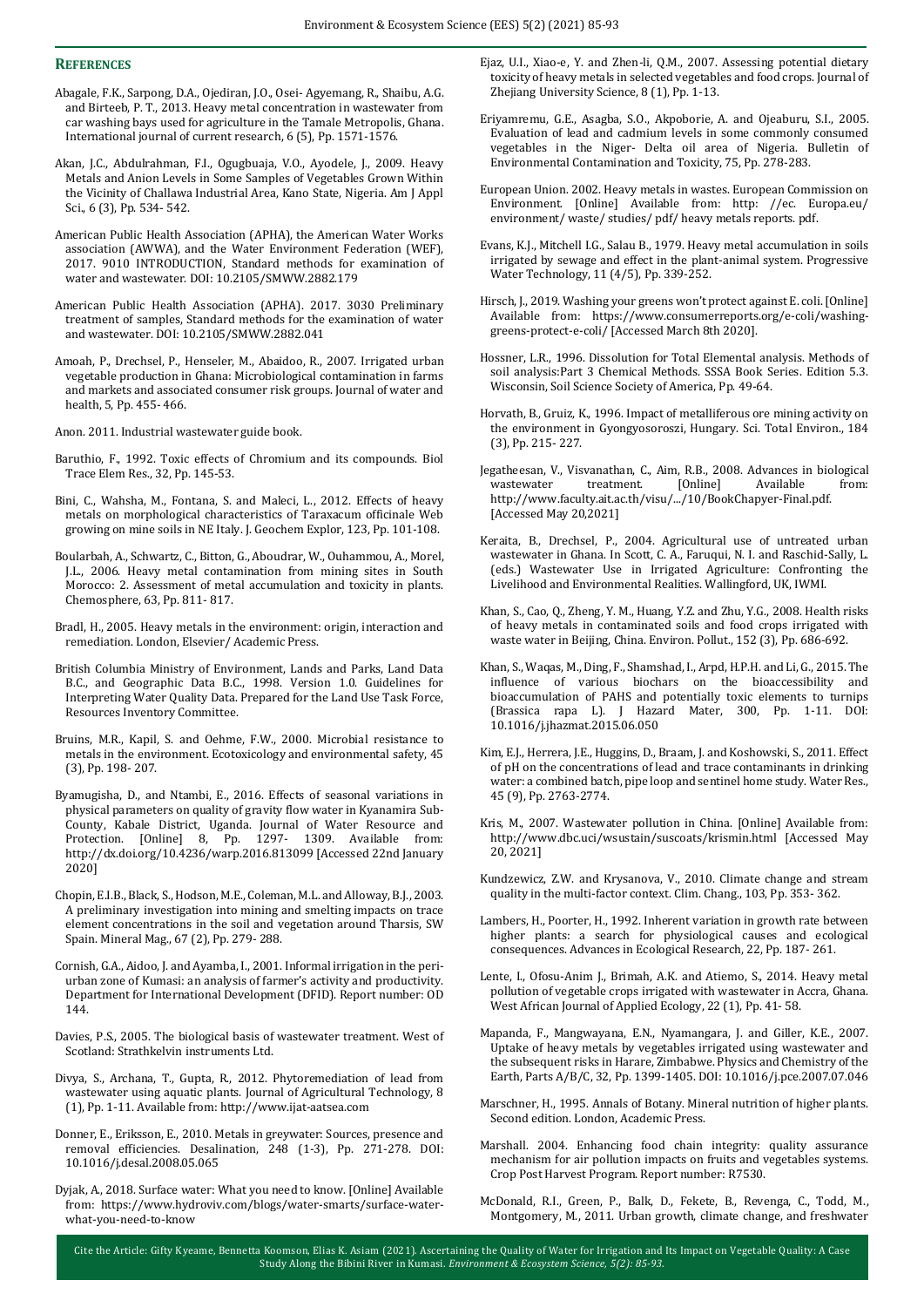availability. Proc. Natl. Acad. Sci. USA, 100, Pp. 6312-6317.

- Mico, C., Recatala, L., Peris, M., Sanchez, J., 2006. Assessing heavy metal sources in agricultural soils of a European Mediterranean area by multivariate analysis. Chemosphere, 65, Pp. 863-872.
- Milly, P.C.D., Dunne, K.A., Vecchia, A.V., 2005. A global pattern of trends in streamflow and water availability in a changing climate. Nature, 438, Pp. 347- 350.
- Muchuweti, M., Birkett, J.W., Chinyanga, E., Zvauya, R., Scrimshaw, M.D., Lester, J.N., 2006. Heavy metal content of vegetables irrigated with mixture of waste water and sewage sludge in Zimbabwe: implications for human health. Agriculture, Ecosystem and Environment, 112, Pp. 41- 48.
- New York State Department of Health. 2020. Coliform bacteria in drinking water supplies. [Online] Available from: https://www.health.ny.gov/ environmental/water/drinking/coliform\_bacteria.htm [Accessed 3rd June 2020]
- Nigam, R., Srivastava, S., Prakash, S. and Srivastava, M.M., 2001. Cadmium mobilization and plant availability- the impact of organic acids commonly exuded from roots. Plant soil, 230, Pp. 107-113.
- Nolan, K., 2003. Copper toxicity syndrome. Journal of Orthomolecular Psychiatry, 12, Pp. 270-282.
- Obuobie, E., Keraita, B., Danso, G., Amoah, P., Cofie, O.O., Raschid- Sally, L., Drechsel, P., 2006. Irrigated urban vegetable production in Ghana: Characteristics, benefits and risks. IWMI- RUAF-IDRC CPWF, Accra, Ghana, 150 pp. Available from: http:// www.cityfarmer.org/ Ghana Irrigate Vegis. html. [Accessed 15th August 2019]
- Ogwegbu, M.O.C. and Muhanga, W., 2005. Investigation of lead concentration in the blood of people in the copper belt province of Zambia. Journal of Environment, 1, Pp. 66-75.
- Oliveira, H., 2012. Chromium as an environmental pollutant: insights on induced plant toxicity. Journal of botany. [Online] Available from: https://doi.org/ 10.1155/ 2012/ 375843
- Pescod, M., 1992. Wastewater treatment and use in agriculture. FAO irrigation and drainage. Report number, Pp. 47.
- Pusey, B.J., Arthington, A.H., 2003. Importance of riparian zone to the conservation and management of freshwater fish: A review. Marine and freshwater research, 54 (1).
- Radwan, M.A., Salama, A.K., 2006. Market basket survey for some heavy metals in Egyptian fruits and vegetables. Food Chem. Toxicol., 44 (8), Pp. 1273- 1278.
- Roychoudhury, A., 2019. What are the reasons for increase in pH after the anaerobic reactors? [Online] Available from: http://www.researchgate.net. [Accessed 4th July 2020].
- Saidi, M., 2010. Experimental studies on the effect of heavy metals presence in industrial wastewater on biological treatment. International Journal of Environmental Sciences, 1 (4), Pp. 666- 676.
- Sharma, R., Agrawal, M., Marshall, F., 2007. Heavy Metal Contamination of Soil and Vegetables in Suburban Areas of Varnasi, India. Ecotoxicol Environ Saf., 66 (2), Pp. 256-266.
- Sirota, J., Baiser, B., Gotelli, N.J., Ellison, A.M., 2013. Organic- matter loading determines regime shifts and alternative states in aquatic ecosystem. Proc. Natl. Acad. Sci. USA, 110, Pp. 7742- 7747.
- Taub, F.B., 2004. Fish 430 lectures (Biological impacts of pollutants on aquatic organisms). [lecture] College of Ocean and Fishery Sciences. University of Washington. Seattle, WA.
- Tchounwou, P.B., Yedjou, C.G., Patlolla, A.K., Sutton, D.J., 2012. Heavy metal toxicity and the environment, In: Luch, A. (ed.) Molecular, clinical and environmental toxicology. Basel, Switzerland, Springer, Pp. 133-164.
- Townshend, A., 1995. Encyclopedia of Analytical Science. San Diego, Academic Press Inc.
- Toze, S., 2006. Reuse of effluent water- benefits and risks. Agric water manag., 80, Pp. 147- 159.
- United States Environmental Protection Agency. 2012. Water: Monitoring and Assessment. Available: http://www.archive.epa.gov. [Accessed August 1, 2020].
- Weldegebriel, Y., Chandravanshi, B.S., Wondimu, T., 2012. Concentration levels of metals in vegetables grown in soils irrigated with river water in Addis Ababa, Ethiopia. Ecotox. Envir. Saf., 77, Pp. 57-63.
- Wen, Y., Schoups, G., Giesen, N., 2017. Organic pollution of rivers: Combined threats of urbanization, livestock farming and global climate change. Sci. Rep., 7.
- Widowati, H., 2012. The influence of cadmium heavy metal on vitamins in aquatic vegetables. Makara J Sci., 16 (1), Pp. 33-38.
- Wodaie, A., Abebaw, A., 2017. Determination of heavy metals concentrations in soils used for cultivation of Allium sativum L. (garlic in East Goiiam Zone, Amhara Region, Ethiopia. Cogent Chemistry. Available from: https;//www.tandfonline.com/loi/oach20 [Accessed 14th February 2020].
- World Health Organization. 2000. WHO Guidelines for the safe use of wastewater, excreta and greywater. Wastewater in Agriculture. [Accessed August 1, 2020].
- World Health Organization. 2011. Enterohaemorrhagic Escherichia coli (EHEC). Fact sheet 125. [Online] Available from: http://www.who.int/mediacentre/fact-sheets/fs1 25/en/ [Accessed August 1, 2020].
- World Health Organization. 2020. Food safety. [Online] Available from: https://www.who. int/news-room/fact-sheets/detail/food-safety-105k [Accessed August 1, 2020].
- Yeketetu, B.A., 2017. Toxic heavy metal and salinity assessment in water, soil and vegetable around Meki irrigation farms. International Journal of Scientific and Technology Research, 6 (9), Pp. 5- 9.
- Young, R.A., 2005. Toxicity profiles: toxicity summary for cadmium, risk assessment information system. University of Tennessee. Available from: www.rais.ornl.gov/tox/profiles/cadmium.shtml.
- Zanders, J.M., Tillman, R.W., Hedley, M.J., Lee, J., 1996. Cadmium movement down repacked soil columns as affected by soil type and chloride concentrations. In: Australian and New Zealand National Soils Conference 1996. University of Melbourne. Pp. 279- 280.
- Zhang, Y., Zhang, H., Zhang, Z., Liu, C., Sun, C., Zhang, W., Marhaba, T., 2018. pH effect on heavy metal release from a polluted sediment. Journal of chemistry, 7.
- Zhou, H., Yang, W., Zhou, X., Liu, L., Gu, J., Wang, W., Zou, J., Tian, T., Peng, P., Liao, B., 2016. Accumulation of heavy metals in vegetable species planted in contaminated soils and the health risk assessment. Int J Environ Res Public Health, 13 (3), Pp. 289. DOI: 10.3390/ijerph13030289

#### **APPENDICES**



**Appendix 1:** Correlation between dissolved oxygen concentrations and distance